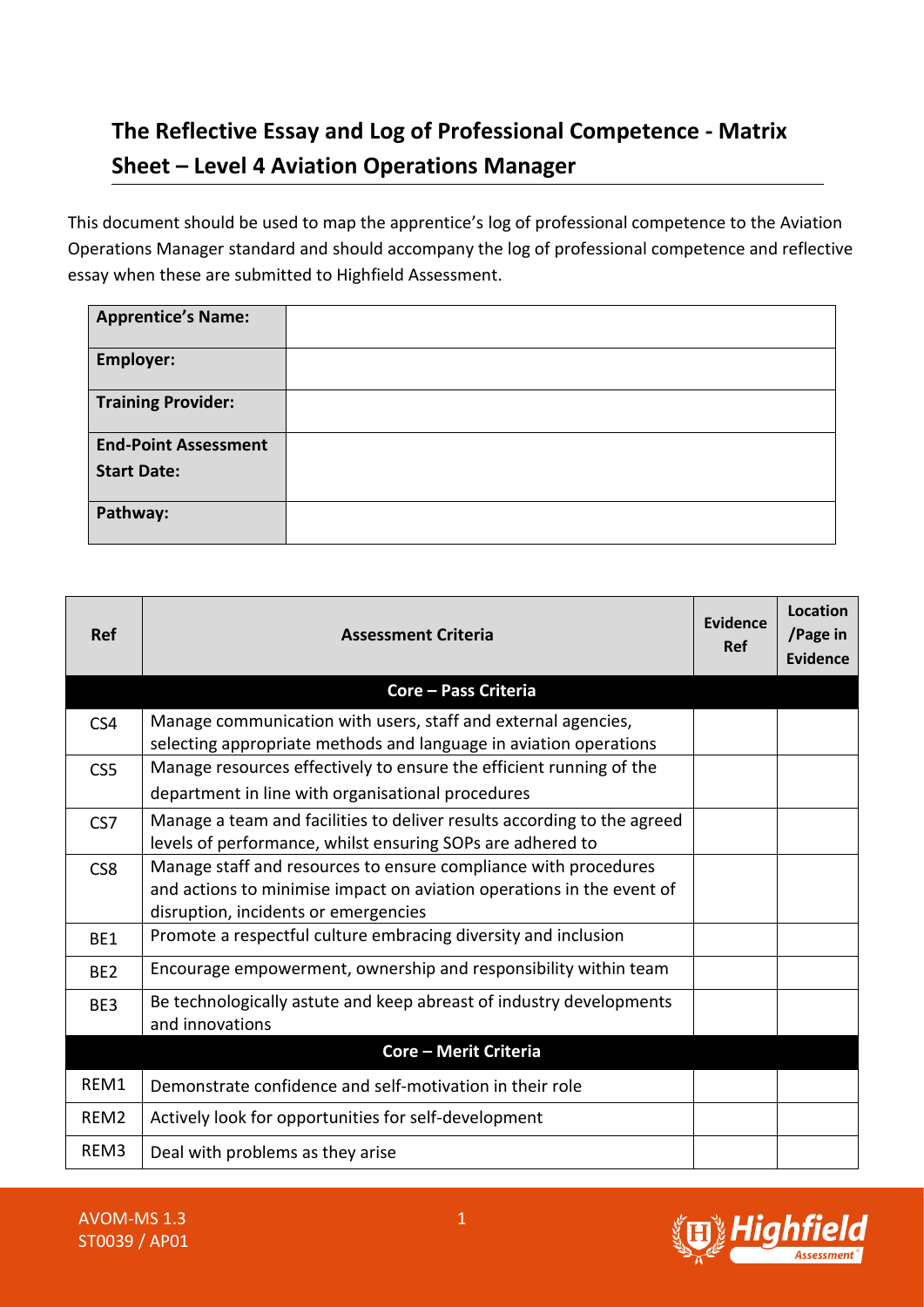| <b>Ref</b>       | <b>Assessment Criteria</b>                                                                           | Evidence<br><b>Ref</b> | Location<br>/Page in<br><b>Evidence</b> |
|------------------|------------------------------------------------------------------------------------------------------|------------------------|-----------------------------------------|
| REM4             | Seek to exceed customer expectations, in line with business objectives                               |                        |                                         |
|                  | <b>Core - Distinction Criteria</b>                                                                   |                        |                                         |
| RED1             | Consistently perform above the required level for their role                                         |                        |                                         |
| RED <sub>2</sub> | Have excellent self and time-management skills                                                       |                        |                                         |
| RED <sub>3</sub> | Seek and take opportunities to share knowledge and develop others<br>when the opportunity arises     |                        |                                         |
| RED4             | Deliver excellent customer experiences within the confines of the<br>aviation operations environment |                        |                                         |

| <b>Ref</b>       | <b>Assessment Criteria</b>                                            | Evidence<br>Ref | Location<br>/Page in<br>Evidence |
|------------------|-----------------------------------------------------------------------|-----------------|----------------------------------|
|                  | <b>Specialist Function 1: Aircraft Handling Manager</b>               |                 |                                  |
| AHS1.1           | Manage, within their own remit, maximum payload utilisation in line   |                 |                                  |
|                  | with their organisation's commercial targets, adherence to ZFW and    |                 |                                  |
|                  | weight and balance, in accordance with specific aircraft requirements |                 |                                  |
| AHS1.2           | Manage, within their own remit, the use and maintenance of            |                 |                                  |
|                  | specialised equipment (including ULDs) in accordance with             |                 |                                  |
|                  | organisation's policies and procedures and regulatory requirements,   |                 |                                  |
|                  | finalising in completion of correct documentation                     |                 |                                  |
| AHS <sub>2</sub> | Manage effective ramp operation, including arrival, turnaround and    |                 |                                  |
|                  | departure, for the organisation, ensuring relevant communication      |                 |                                  |
|                  | with all other airport stakeholders and government agencies to ensure |                 |                                  |
|                  | effectiveness of the whole aviation operation                         |                 |                                  |
| AHS3             | Ensure the safe movement of aircraft; including effective scheduling  |                 |                                  |
|                  | and aircraft flow management, in line with stakeholders' operational  |                 |                                  |
|                  | targets                                                               |                 |                                  |

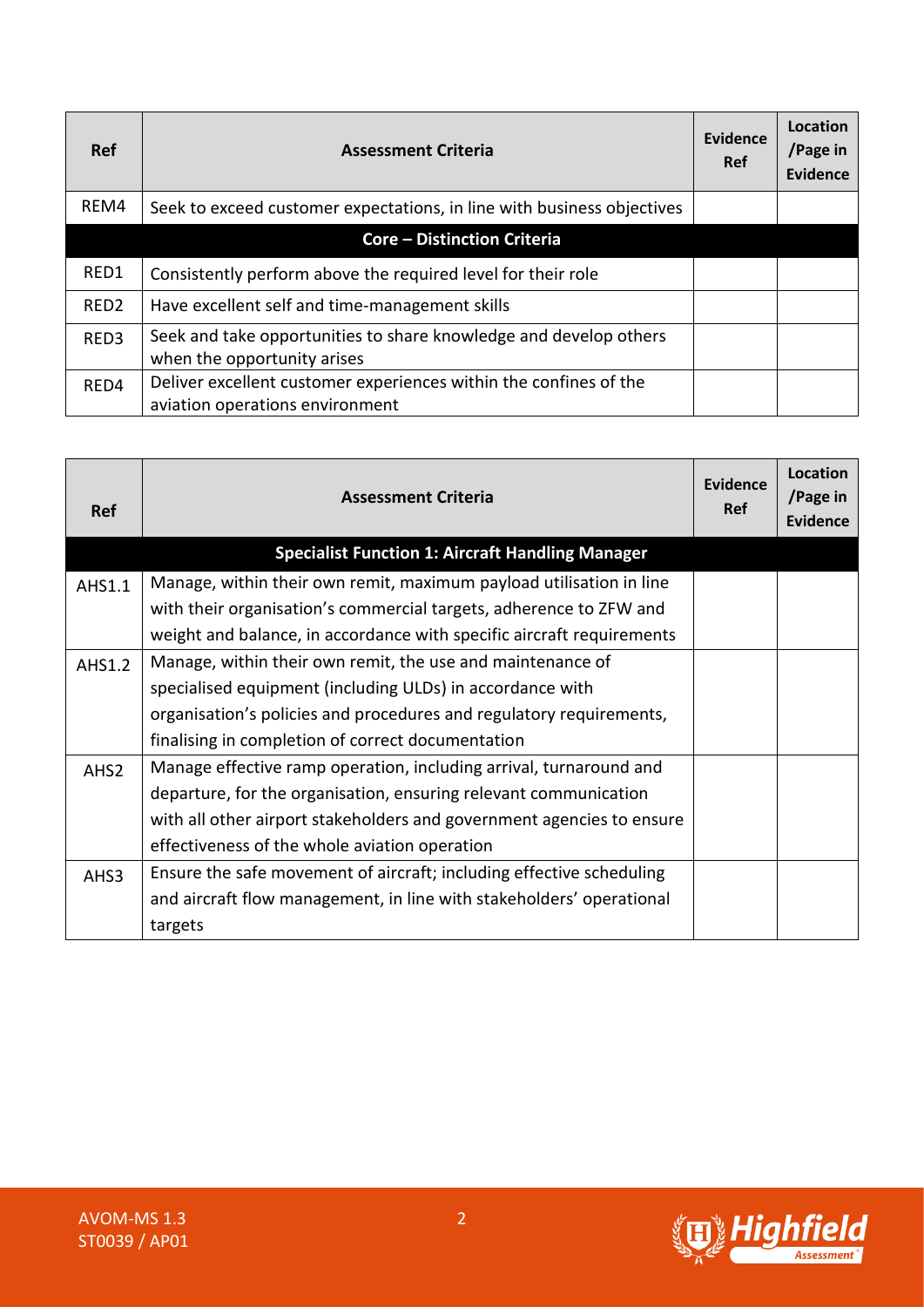| <b>Ref</b> | <b>Assessment Criteria</b>                                             | Evidence<br><b>Ref</b> | Location<br>/Page in<br><b>Evidence</b> |
|------------|------------------------------------------------------------------------|------------------------|-----------------------------------------|
|            | <b>Specialist Function 2: Aircraft Movement Manager</b>                |                        |                                         |
| AMS1.1     | Manage the safe movement of aircraft and/or airside vehicles within    |                        |                                         |
|            | own area of responsibility, ensuring the execution of activities is in |                        |                                         |
|            | accordance to aviation safety laws and airport procedures              |                        |                                         |
| AMS1.2     | Manage the day-to-day operation of movement teams and specialists      |                        |                                         |
|            | at airports/heliports and other landing platforms, ensuring the        |                        |                                         |
|            | execution of activities is in accordance with aviation safety laws and |                        |                                         |
|            | airport procedures                                                     |                        |                                         |
| AMS3       | Analyse and interpret codes and regulations, and use information to    |                        |                                         |
|            | maximise operational performance when planning, setting priorities,    |                        |                                         |
|            | organising and supervising the work of others                          |                        |                                         |
| AMS4.1     | Establish and maintain positive relationships, promoting strong        |                        |                                         |
|            | interrelationships with other airport users                            |                        |                                         |
| AMS4.2     | Maintain records required under regulations and the need for           |                        |                                         |
|            | compliance with all regulations including health and safety            |                        |                                         |

| <b>Ref</b>    | <b>Assessment Criteria</b>                                             | Evidence<br>Ref | Location<br>/Page in<br><b>Evidence</b> |
|---------------|------------------------------------------------------------------------|-----------------|-----------------------------------------|
|               | <b>Specialist Function 3: Fire Service Watch Manager</b>               |                 |                                         |
| <b>FSS1.1</b> | Ensure that sufficient resources are available to manage the watch,    |                 |                                         |
|               | and that recommendations for improvement to work activities are        |                 |                                         |
|               | made when necessary                                                    |                 |                                         |
| <b>FSS2.1</b> | Plan and implement actions to meet the needs of the incident, lead     |                 |                                         |
|               | and resolve a multi-appliance aviation fire and rescue operational     |                 |                                         |
|               | incident                                                               |                 |                                         |
| <b>FSS2.2</b> | Close down, hand over and debrief a multi-appliance aviation fire and  |                 |                                         |
|               | rescue operational incident                                            |                 |                                         |
| FSS3          | Plan a multi-appliance training scenario, applying control measures to |                 |                                         |
|               | ensure a safe training environment and develop team/individual skills  |                 |                                         |
|               | and knowledge                                                          |                 |                                         |
| <b>FSS4.1</b> | Safely conduct a multi-appliance training scenario in accordance with  |                 |                                         |
|               | organisational requirements to develop individuals against objectives  |                 |                                         |
| <b>FSS4.2</b> | Review a multi-appliance training scenario and implement any           |                 |                                         |
|               | necessary actions in accordance with organisational policy             |                 |                                         |

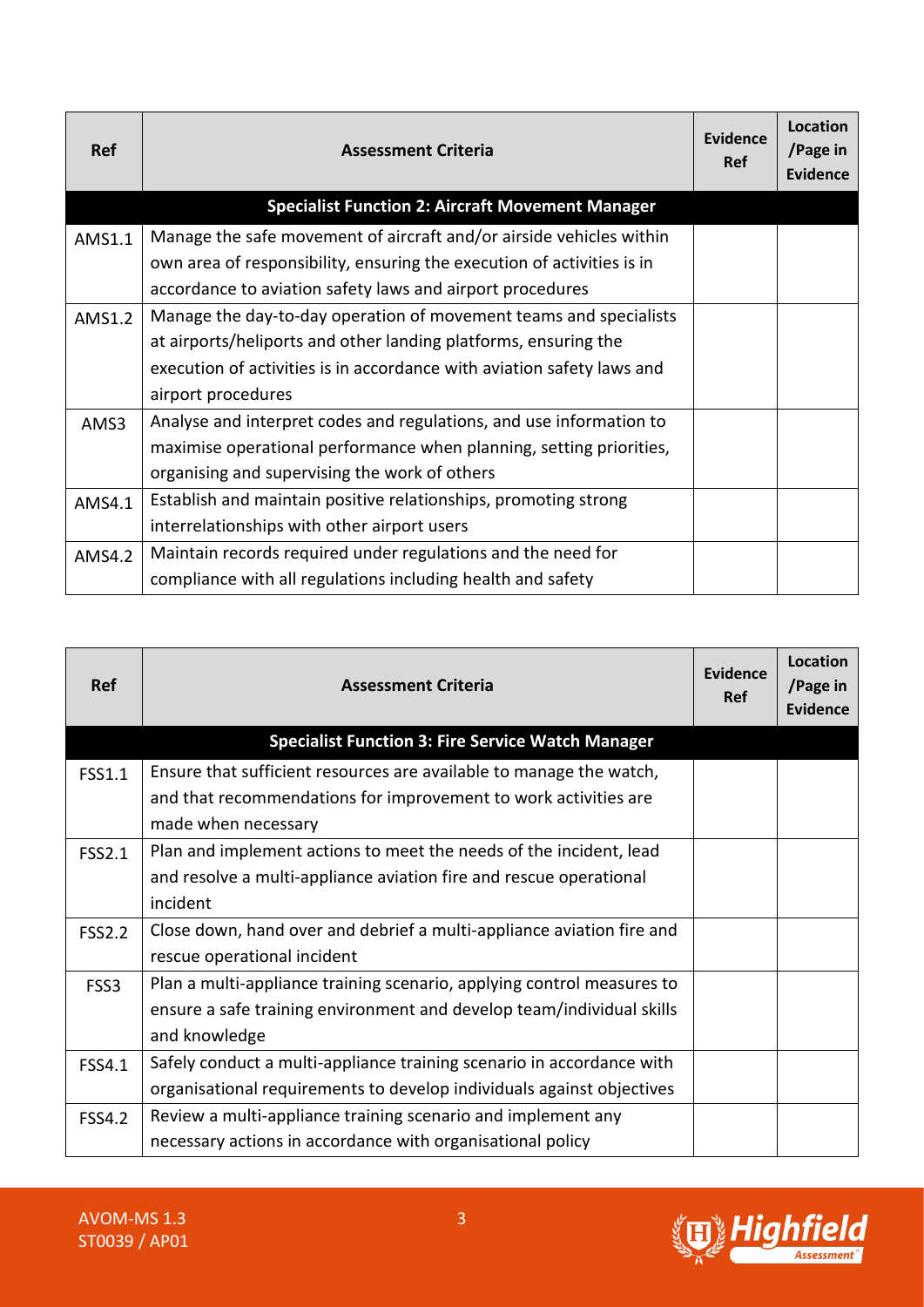| <b>Ref</b> | <b>Assessment Criteria</b>                                                                                                                                                         | Evidence<br><b>Ref</b> | Location<br>/Page in<br>Evidence |
|------------|------------------------------------------------------------------------------------------------------------------------------------------------------------------------------------|------------------------|----------------------------------|
|            | Specialist Function 4: Flight Operations Manager - Air Traffic Control (ATC)                                                                                                       |                        |                                  |
| FAS1       | Manage the safe movement of aircraft within own area of<br>responsibility whilst airborne within designated airspace and on the<br>airfield                                        |                        |                                  |
| FAS3       | Impart knowledge of rules and regulations for driving on an airfield to<br>staff, monitor their performance and ensure compliance with<br>organisation and regulatory requirements |                        |                                  |
| FAS4       | Manage processes and procedures to ensure, in a timely manner, safe<br>and efficient flow of air traffic                                                                           |                        |                                  |

| <b>Ref</b>       | <b>Assessment Criteria</b>                                                | Evidence<br>Ref | Location<br>/Page in<br>Evidence |
|------------------|---------------------------------------------------------------------------|-----------------|----------------------------------|
|                  | <b>Specialist Function 5: Flight Operations Manager - Operations</b>      |                 |                                  |
| FOS <sub>1</sub> | Supply flight crew with aviation safety information                       |                 |                                  |
| FOS <sub>2</sub> | Manage the safe movement of aircraft within own area of<br>responsibility |                 |                                  |
| FOS3.1           | Prepare and submit an 'integrated initial flight plan system' approved    |                 |                                  |
|                  | flight plan                                                               |                 |                                  |